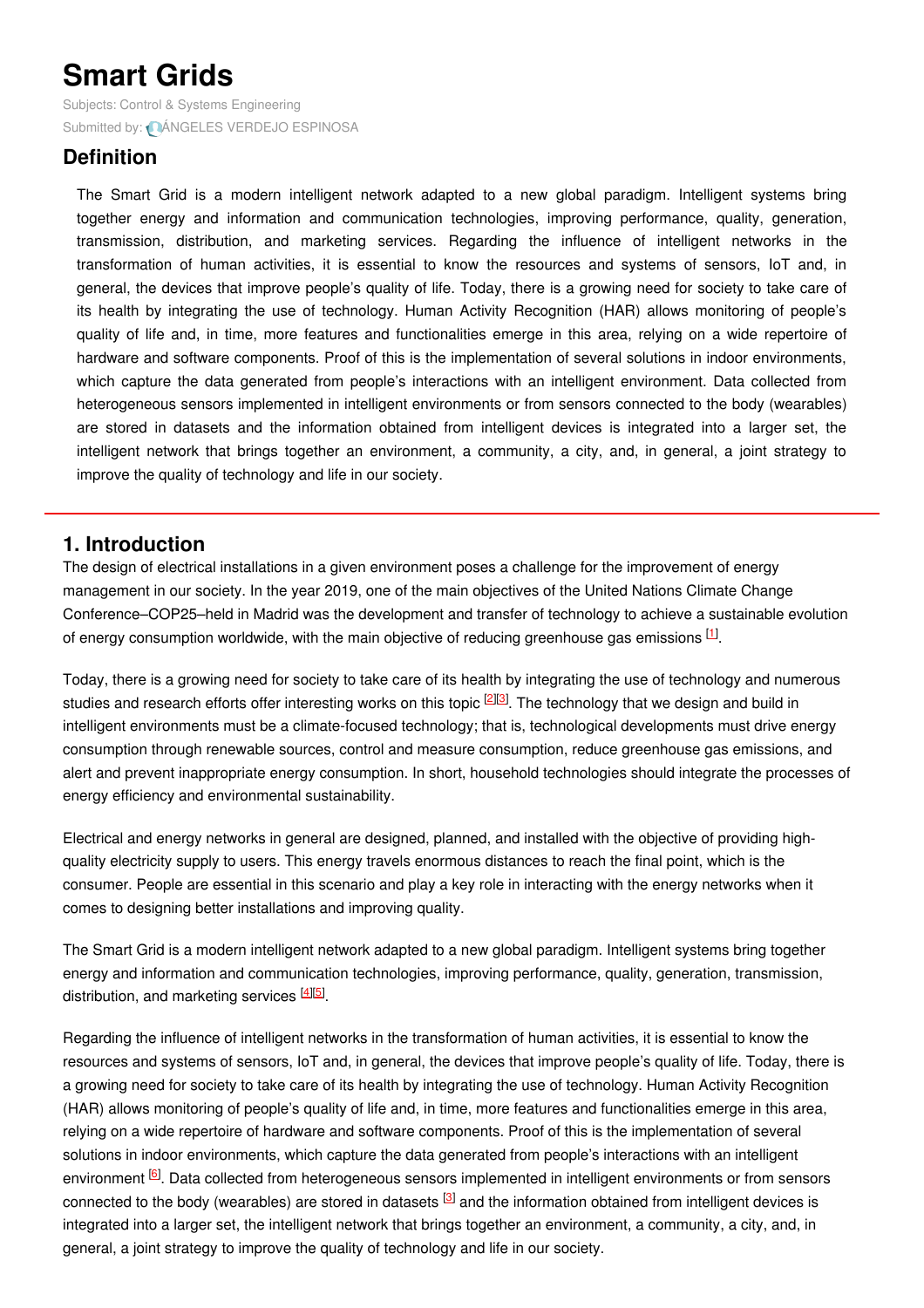In 2010, the Conference of the Parties, the supreme decision-making body of the United Nations Framework Convention on Climate Change, established the Technology Executive Committee (TEC) with the objective of accelerating and enhancing the development and transfer of climate technology. This committee consists of 20 experts representing developed and developing countries. The Technology Executive Committee analyses climate technology issues and develops balanced policy recommendations, supporting countries to accelerate action on Climate Change ([Figure](https://www.mdpi.com/2071-1050/12/20/8662/htm#fig_body_display_sustainability-12-08662-f001) 1). The Technology Executive Committee brings together a range of institutions, non-governmental organisations, government experts, the United Nations, and others  $Z$ .



Figure 1. Focus areas of the Technology Executive Committee<sup>[Z]</sup>.

In 2018, the European Commission published the document: "A Clean Planet for all". A European strategic long-term vision for a prosperous, modern, competitive, and climate-neutral economy, in which it presented a strategy for the transition to a zero-net-emission economy in 2050. According to the European Commission, the energy system of the future will integrate the systems and markets for electricity, natural gas, air conditioning, and mobility, with smart grids that put citizens at the centre  $^{[8]}$  $^{[8]}$  $^{[8]}$ .

Technology, and its development, is not only an effective tool in the fight against climate change, but it is also an essential mechanism for the evolution of life on earth and the improvement of human health and the condition of the planet in general. Technological design in this context will be key to the future of humanity.

The technological design of the environments where we live, move, and work must also be the subject of a detailed analysis related to climate technology. Human beings produce and emit greenhouse gases as a product of our activity; hence we must design sustainable and efficient spaces.

The design of smart homes and houses must be adapted to existing regulations on electrical engineering and automation. These regulations have become obsolete and are sometimes not suitable for efficient and sustainable climate design. As is often the case, technological research and innovation are evolving faster than regulations <sup>[\[9](#page-6-8)][\[10](#page-6-9)]</sup>. Based on the above, in this work, we will focus on studying the interaction between intelligent systems integrated in human environments and the recognition of human activities that can be observed in such spaces in a multidisciplinary way, with the purpose of carrying out a systematic and comprehensive review of the existing research in this field and contributing new ideas to these advances [\[11](#page-6-10)][\[12](#page-6-11)].

# **2. Results**

## **2.1. Quantitative Analysis**

We begin this point by indicating that a time frame of full years has been chosen, from 2015 to 2019. In the year 2020, at the date of completion of this work, there are some very interesting references related to our research, but because they do not comply with the time parameter, they have not been included in the data tables and quantitative and qualitative analyses. A total number of 29 works that could meet the objectives of this research have been located in the databases analysed. The work done by Dileep can be highlighted <sup>[\[13](#page-6-12)]</sup>, as it offers a comprehensive and detailed analysis of all the components of the intelligent network, its applications, benefits, and opportunities, also taking into account the importance of the users.

We continue analysing [Table](https://www.mdpi.com/2071-1050/12/20/8662/htm#table_body_display_sustainability-12-08662-t003) 1, where it can be seen that 481 results were obtained in the first block of data extraction, while applying the corresponding filters resulted in a lower number, 180 results. The first column indicates the name of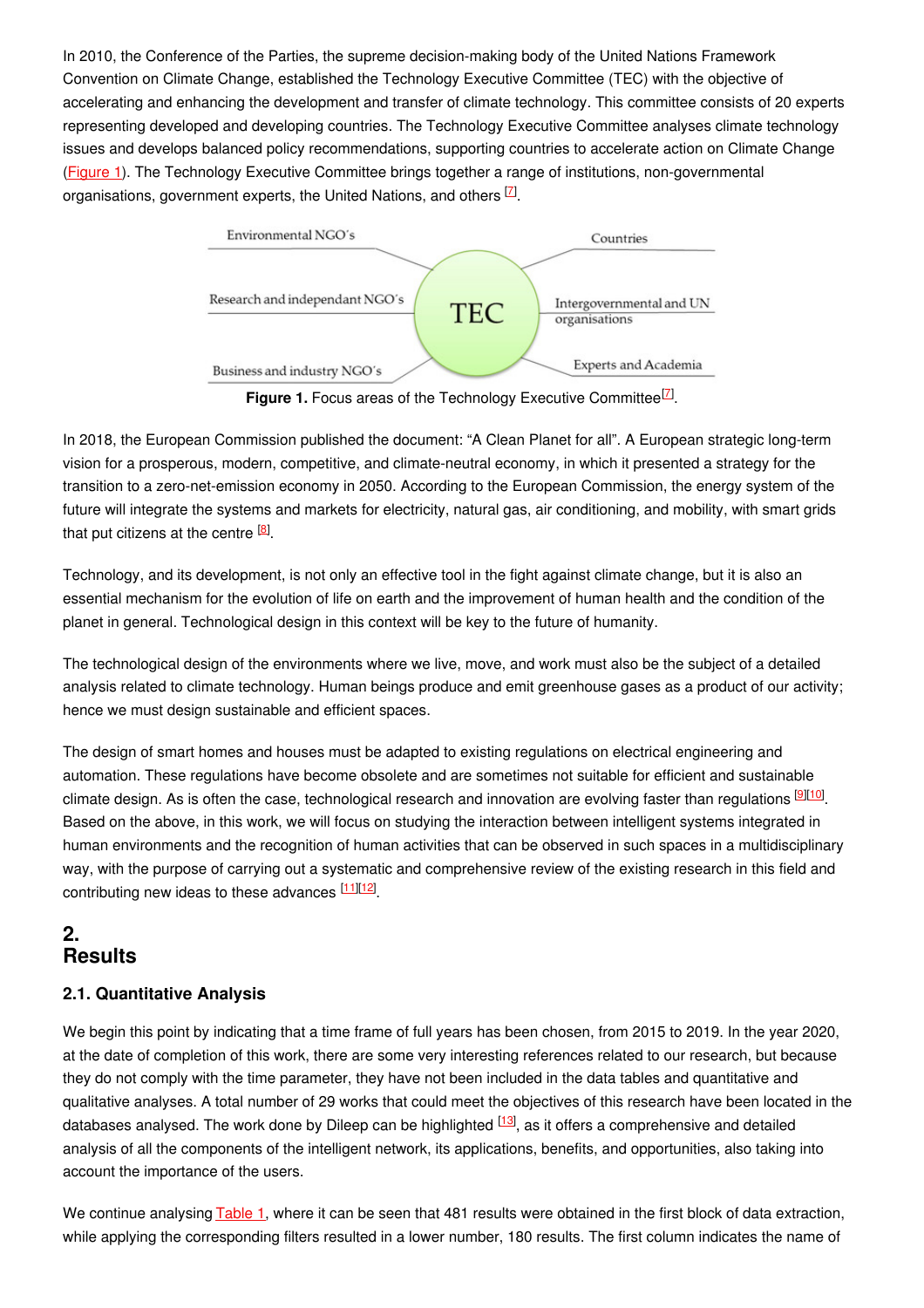the analysed database, the second column, Results, indicates the number of gross results obtained. The columns for Filter 1, Filter 2, and Filter 3 present the screening results. In the last column, Revised Results, all 180 results are included.

| <b>Search String</b><br><b>Model</b> | Library           | <b>Results</b> | <b>Filter</b> | Filter<br>$\overline{2}$ | Filter<br>3  | Revised<br><b>Results</b> | <b>Duplicates</b>                   |    | <b>Revised</b><br><b>Results Final</b> |
|--------------------------------------|-------------------|----------------|---------------|--------------------------|--------------|---------------------------|-------------------------------------|----|----------------------------------------|
|                                      | <b>IEEExplore</b> | 129            | 74            | 72                       | $\mathbf{0}$ | 72                        | IEEExplore + WOS +<br><b>SCOPUS</b> | 3  |                                        |
|                                      | <b>WOS</b>        | 34             | 23            | 22                       | $\mathbf 0$  | 22                        | IEEExplore + WOS                    | 9  |                                        |
|                                      | <b>SCOPUS</b>     | 318            | 165           | 155                      | $-69$        | 86                        | IEEExplore +<br><b>SCOPUS</b>       | 6  |                                        |
| <b>Total</b>                         |                   | 481            | 262           | 249                      | $-69$        | 180                       |                                     | 18 | 162                                    |

**Table 1.** Summary of search results and filters.

By filtering out the works that are repeated over several databases, we obtain the final number of articles to be reviewed in a qualitative way, this being 162.

As we can see in [Figure](https://www.mdpi.com/2071-1050/12/20/8662/htm#fig_body_display_sustainability-12-08662-f003) 2, representing the results from the Scopus database, there is a remarkably large percentage of articles in the areas of Computer Science (41.1%) and Engineering (35.9%). These data coincide approximately with those of the WOS and IEEExplore databases.



### **2.2. Qualitative Analysis**

#### **2.2.1. Analysis Strategy 1. SG Architectures, Models and Studies**

There are numerous sources that propose their work as an analysis of architectures, models, prototypes, and studies on SGs and their relationship with communication systems for the automation of low-voltage electrical networks in intelligent indoor environments.

If we analyse the documents <sup>[\[14](#page-6-13)][\[15](#page-6-14)][[16](#page-6-15)][\[17](#page-6-16)][\[18](#page-6-17)][\[19](#page-6-18)][\[20](#page-6-19)][\[21](#page-7-0)][\[22](#page-7-1)], we find relationships between the fields of work studied. For</sup> example, a multi-zone control scheme for data and energy flow management was designed and evaluated in <sup>[\[14](#page-6-13)]</sup> using real data on load demand and energy prices from the household power grid. A reduction in energy demand was deduced.

In the IEEExplore database, some works in the field of SGs, sensors, and applications in the intelligent home have been selected to be studied <sup>[\[23](#page-7-2)][\[24](#page-7-3)]</sup>. In <sup>[23]</sup>, educational training in SGs and the use of advanced sensor technologies are analysed. This document presents a test bed in the smart home based on the project-based learning (PBL) pedagogical model for undergraduate education. The proposed test bench enables undergraduate students to gain key skills in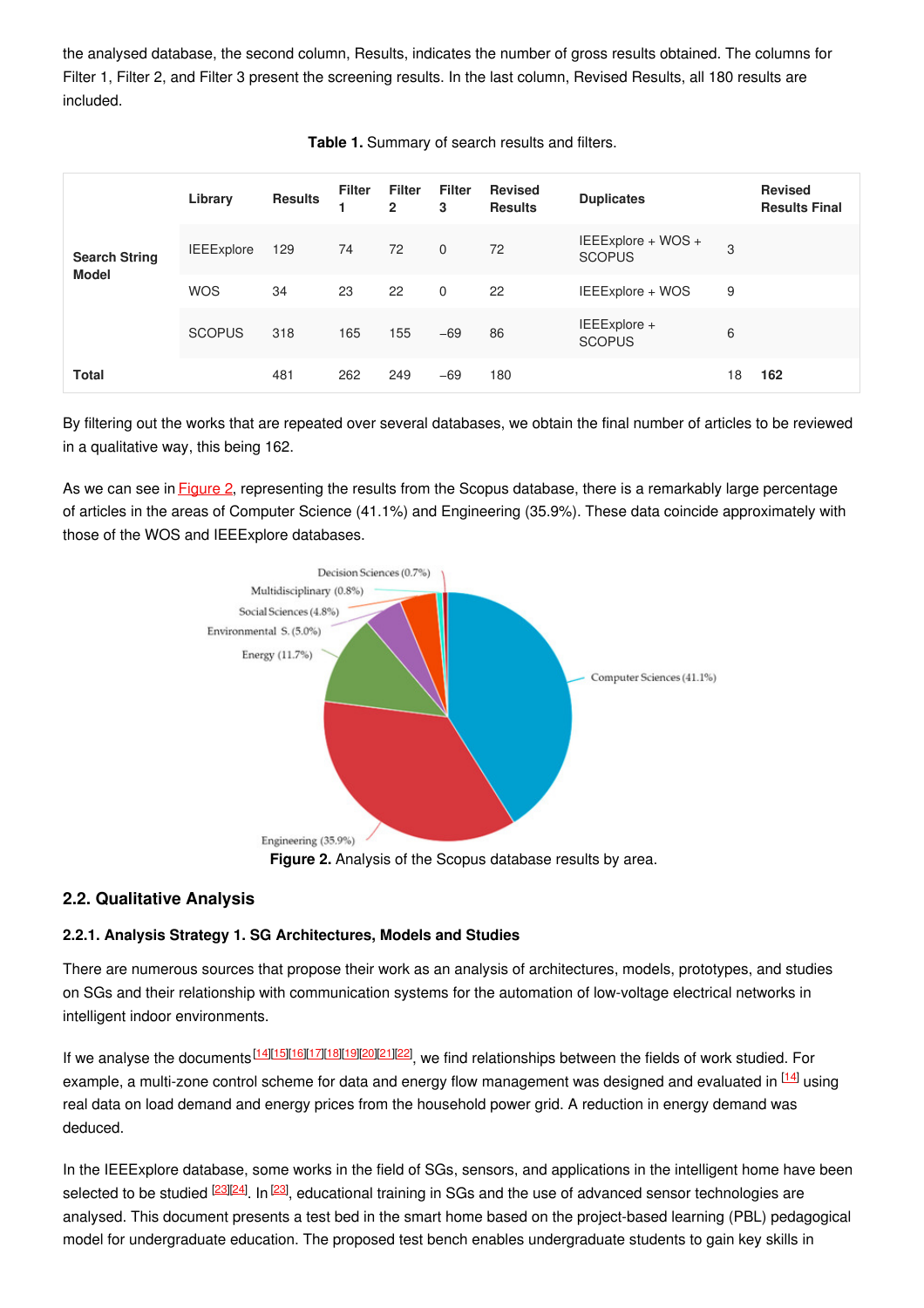smart network-related topics such as peak demand flattening, real-time price response, wireless sensor networks, machine learning, pattern recognition, embedded system programming, user interface design, circuit, and database design.

There is some interesting research in the Scopus database, where<sup>[\[25](#page-7-4)]</sup> proposes a new energy management approach to smart homes that combines a wireless network based on Low-Energy Bluetooth (BLE) for communication between home appliances with a Home Energy Management (HEM) scheme. People's comfort is taken into account when it comes to intelligent and integrative energy management. [Figure](https://www.mdpi.com/2071-1050/12/20/8662/htm#fig_body_display_sustainability-12-08662-f006) 3 shows a proposal for a home network with sensors based on Bluetooth.



Figure 3. Proposal for a home network with sensors based on Bluetooth<sup>[\[25](#page-7-4)]</sup>.

## **2.2.2. Analysis Strategy 2: Modelling Control Theory, Mathematical Analysis, Block Diagrams, Differential/Integral Equations**

If we propose an analysis of the works that contain research on control theory modelling, mathematical analysis, etc., that are an essential part of developments in the field of study of SGs concerned with integrated sensors in the home, we find the following references that carry out similar studies: [\[26](#page-7-5)][\[27](#page-7-6)][\[28](#page-7-7)][\[29](#page-7-8)][[30](#page-7-9)][\[31](#page-7-10)][\[32](#page-7-11)][\[33](#page-7-12)][\[34](#page-7-13)][\[35](#page-7-14)].

One interesting aspect that needs to be addressed is that which is referred to in<sup>[\[28](#page-7-7)]</sup> and which in this era has grown considerably—the field of cyber security. In this document, we analyse IoT-enabled cyberattacks, which can be found in all fields of application.

Three objectives are proposed: (1) To evaluate IoT-enabled cyberattacks with a risk-based approach, (2) to identify hidden and subliminal attack routes enabled by IoT against critical infrastructures and services, and (3) to examine mitigation strategies for all fields of application. In analysing SGs and their application to HAR, we must take cyber security into account.

Wazid <sup>[\[31](#page-7-10)]</sup> studies a new efficient protocol for remote user authentication in the implementation of IoT and also evaluates the formal security verification of the scheme by automatically validating the Internet Security Applications and Protocols Tool (AVISPA) through simulation to verify whether it is secure [\(Figure](https://www.mdpi.com/2071-1050/12/20/8662/htm#fig_body_display_sustainability-12-08662-f007) 4).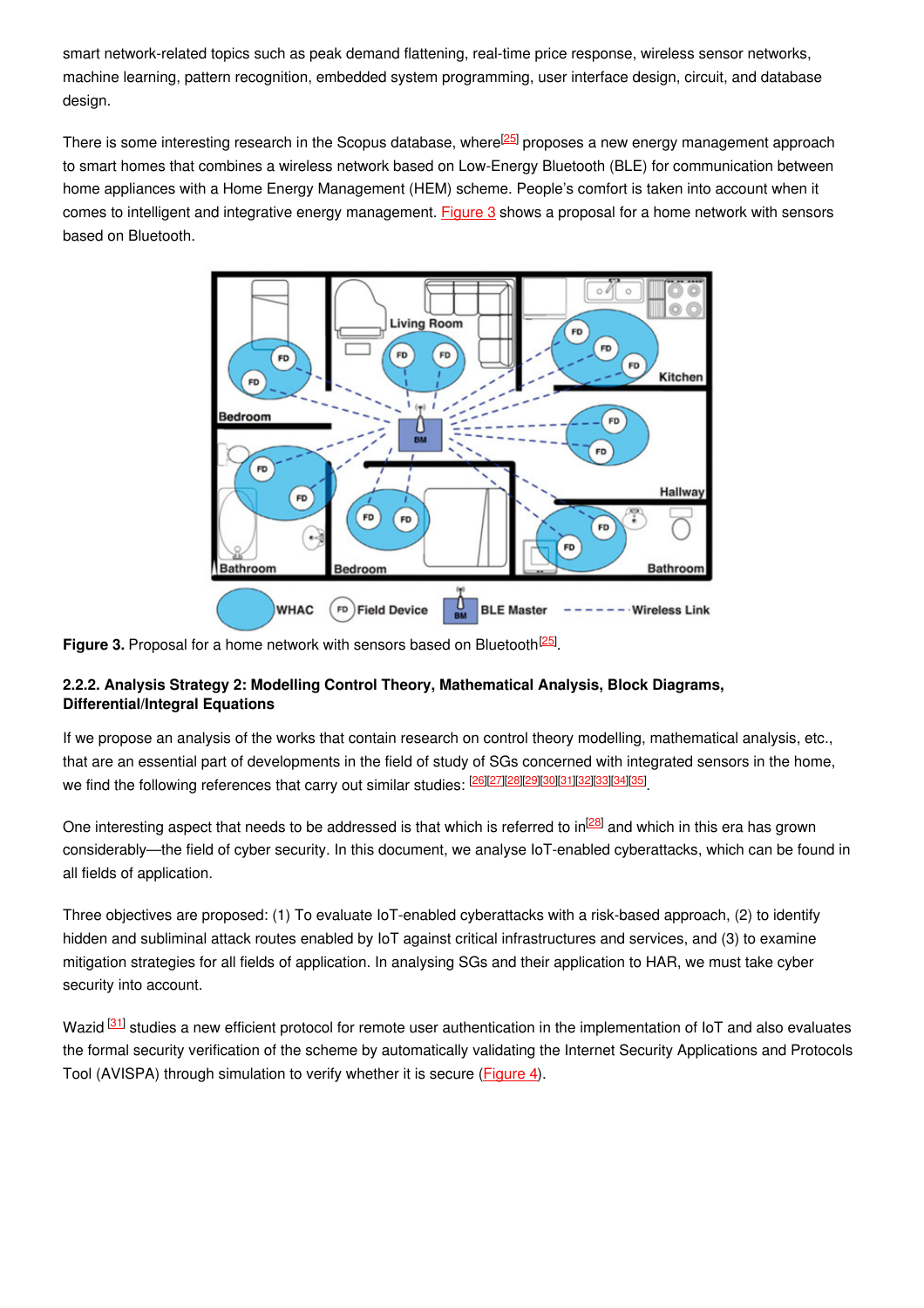

Figure 4. Network architecture Internet of Things (IoT)<sup>[\[31\]](#page-7-10)</sup>.

#### **2.2.3. Analysis Strategy 3: SGs and Their Application to HAR and ADL**

The results of a study carried out in 19 Scottish households in which energy consumption and the perception of SGs in relation to energy were controlled by means of sensors and equipment installed in these homes, mainly in homes inhabited by older people, are presented in <sup>[\[36](#page-7-15)]</sup>. This applies a social scope to the study, a case that interests us, since one of the objectives of the work we are analysing is social involvement, applying the study and its results to households and elderly people in future applications.

In reference <sup>[\[37](#page-7-16)]</sup>, an analysis of civil applications, prototypes, and possibilities for future integration of the wireless sensor is carried out by means of a bibliographic review, discussing human life and welfare. It classifies the use of wireless sensors in different disciplines and makes specific mention of those related to human health and human use for HAR.

We can observe that in the filtering of documents and research works, in this case for studies related to SGs, sensors, and devices that facilitate, study, or research human activities, mobility in intelligent environments, etc., we find few works that interrelate these subjects.

We would have to apply other search parameters to find further research in this field, but we wanted to analyse the fact of direct studies with people, with mobility within the home of people with disabilities, elderly people, and other types of search vectors being largely absent when searching for the terms SGs or intelligent networks.

This will lead us to the conclusion presented at the end of the work, in which we analyse this fact.

#### **2.2.4. Analysis Strategy 4: Simulation of Intelligent Environments with Sensors in the Home, Data Control Architecture, Complex Computer Systems**

In <sup>[\[38](#page-7-17)]</sup>, the relationship of SGs assisted by IoT is addressed: Technologies, architectures, applications, prototypes, and directions for future research. It is an interesting and comprehensive work on the more specific field of SGs and their relationship with IoT [\(Figure](https://www.mdpi.com/2071-1050/12/20/8662/htm#fig_body_display_sustainability-12-08662-f008) 5). However, we still do not see a more direct relationship with the social and human spheres, in order to link this SG strategy with its direct application to HAR and ADL. In this work, the research is focused on structuring the sources of SGs and their relationship with IoT, but it covers a large number of vectors related to the generation, transmission, and marketing of electrical energy, where the home and the application of sensors for the improvement of people's quality of life is scarcely touched upon.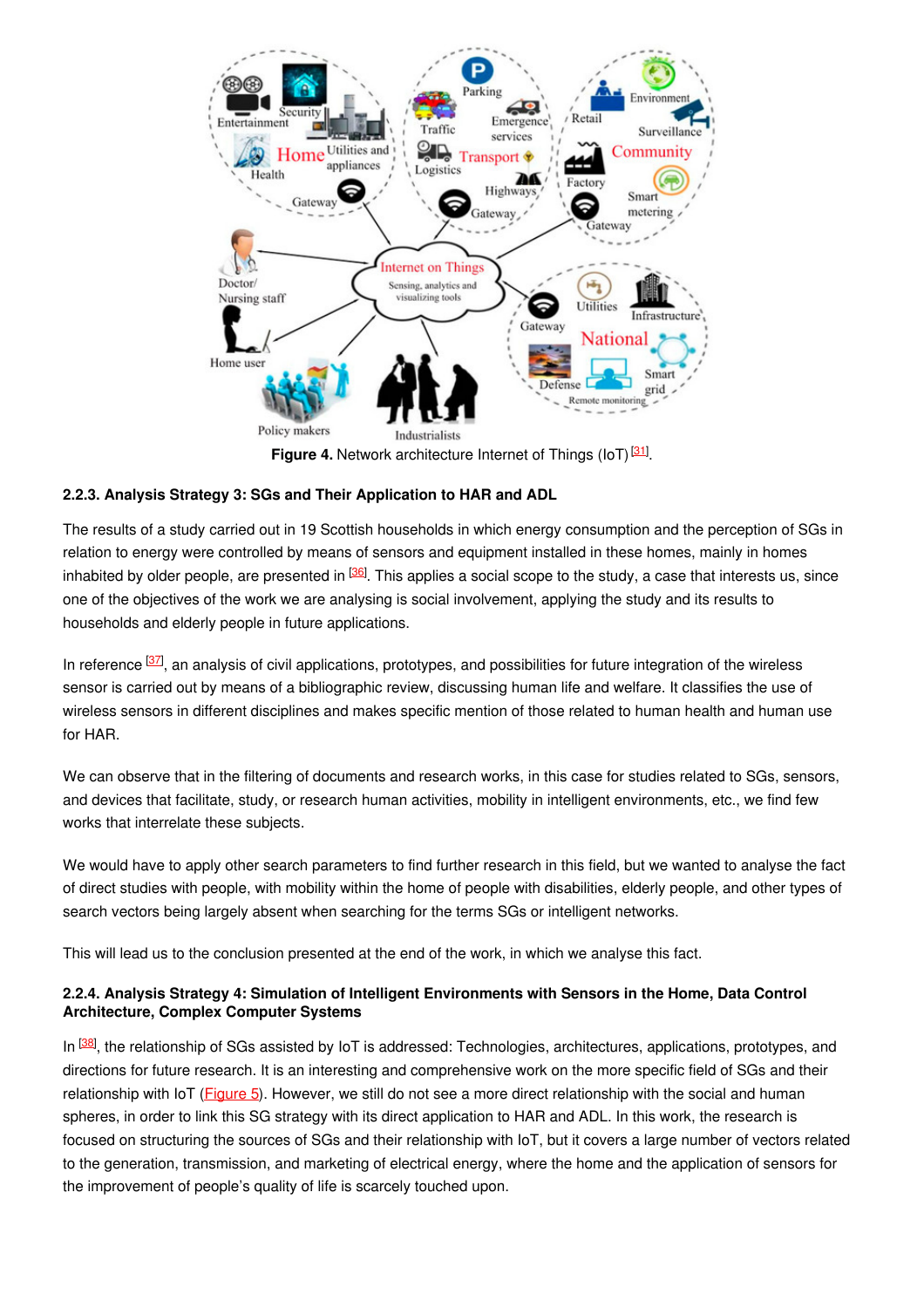

Figure 5. Smart Grid architecture featuring power systems, power flow, and information flow<sup>[\[38](#page-7-17)]</sup>.

Data privacy and security for the home area network connected to the network using IoT is discussed ir<sup>[\[39](#page-7-18)]</sup>. This paper looks into secure data flow and customer data privacy during critical and emergency operations. Data are available in real time with minimal delay in transit time. Devices are continuously monitored for vital and emergency services. User energy consumption data are intended to be available in the cloud and also on customized electronic devices in real time.

Aroua <sup>[\[40](#page-7-19)]</sup> proposes a new framework for household energy control in smart homes using Cognitive Radio Sensor Networks (CRSN).

Andrade, in his work <sup>[\[41](#page-7-20)]</sup>, develops a management methodology that analyses the behaviour of wireless networks within an intelligent home through a simulation, taking into account several parameters or restrictions such as coverage distance and capacity. The smart grid infrastructure is described, and a mathematical model is proposed to minimise the distance of the sensors to the access points within the area under consideration.

In <sup>[\[42](#page-7-21)]</sup>, optimal energy demand data management for smart homes is studied. The system can support near real-time decisions for 10,000 customers, each of which has 10 sensors with only 35 basic machines running free software in the cloud.

The European project COMPOSE<sup>[\[43](#page-7-22)]</sup>, Collaborative Open Market to Place Objects at your Service, analysed the inclusion of sensors inside a supermarket that track the location of shopping carts as customers move through the store, which can then be combined with shopping information. These data can be used to help position the product on the supermarket shelves. This type of research does provide learning to be implemented in the development of HAR studies, however this document does not discuss this aspect, but focuses rather on business production.

The review of communication protocols or algorithms, which study the design and implementation of environments with SG sensors and to a large extent are studies in the field of energy demand, electrical networks, are an important area of research among the following documents analysed: [\[44](#page-7-23)][\[45](#page-7-24)][\[46](#page-7-25)][\[47](#page-7-26)][\[48](#page-7-27)].

There are also studies that address the role of 5G technology in the IoT<sup>[[49](#page-7-28)]</sup> and in some others, such as<sup>[\[50](#page-8-0)]</sup>, different vectors are studied, such as temperature and CO<sub>2</sub> level and its control, to find out how people move around in a home or how they consume. This study developed a methodology to determine individual household occupation patterns using ubiquitous household sensors.

The characteristics were derived from sensors that monitored electrical energy, dew point temperature, and  $CO<sub>2</sub>$  concentration indoors and merged using the Dempster–Shafer method of combining evidence. A hidden Markov method was then applied to predict the occupancy profile during the day. It is an evidence-based approach.

Wang and others, in <sup>[\[51](#page-8-1)]</sup>, discuss a wireless sensor network (WSN) applied in the intelligent network communication system, which is low-cost, low-energy dissipation, self-organising, and highly flexible. This article presents WSN applications in condition-based maintenance, smart metering, and smart homes, among others.

Nguyen <sup>[\[52](#page-8-2)]</sup> makes a practical implementation of an intelligent home system based on a wireless sensor network for the integration of SGs. It presents a SG home gateway hardware design. The SG Home Gateway can control electrical devices according to the programming schedule or data received from the control centre. In addition, it proposes a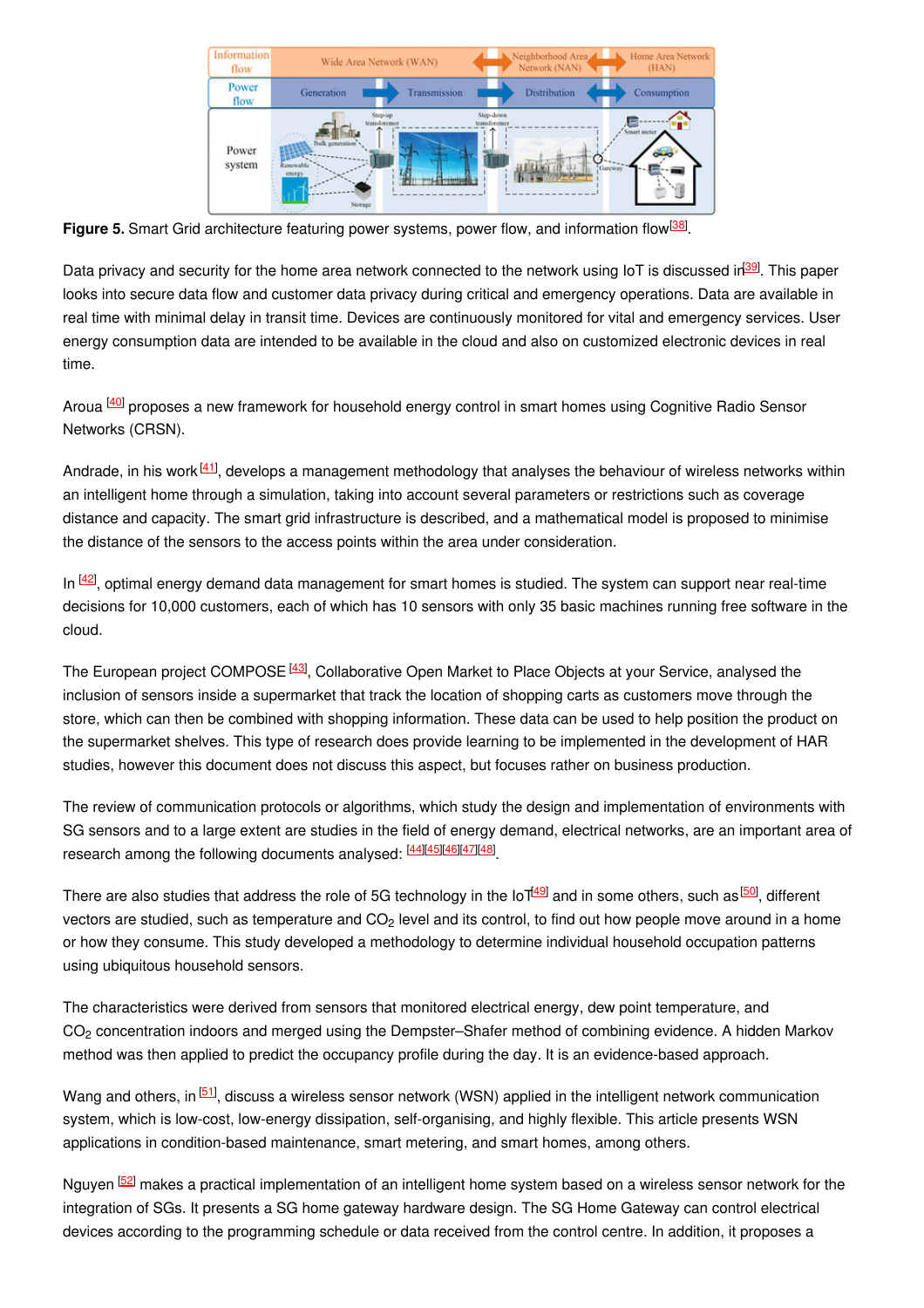simple wireless network topology based on the star routing protocol for the SG Home Network. The results of the final demonstration present a SG Home Gateway prototype.

It is interesting to note that the relationship between SGs, sensors, HAR, and ADL has multiple applications and different points of view, which are interrelated and have design and simulation perspectives that portend a very promising future for the benefit of people's health, even more so during this pandemic in which we have undergone lockdowns and where health and technology play an increasingly important role.

#### **References**

- <span id="page-6-0"></span>1. United Nations Climate Change. Report of the Green Climate Fund to the Conference of the Parties. Conference of the Parties. Technology Executive Committee (TEC). In Proceedings of the Twenty-Fifth Session, Madrid, Spain, 2–13 December 2019; Available online: https://unfccc.int/documents/210472 (accessed on 2 August 2020).
- <span id="page-6-1"></span>2. AENOR Standards. Standardisation in Intelligent Networks. Smart Grid—Application Specification. Interface and Framework for Customer. UNE-EN 50491-12-1:2019. Available online: https://www.aenor.com/normas-y-libros/buscador-de-normas/une/? c=N0061386 (accessed on 2 August 2020).
- <span id="page-6-2"></span>3. De la Hoz Franco, E.; Ariza-Colpas, P.; Quero, J.M.; Espinilla, M. Sensor Based Datasets for Human Activity Recognition. A Systematic Review of Literature. IEEE Access 2018, 6, 59192–59210.
- <span id="page-6-3"></span>4. Ma, Y.; Li, B. Hybridized Intelligent Home Renewable Energy Management System for Smart Grids. Sustainability 2020, 12, 2117.
- <span id="page-6-4"></span>5. Li, Y. Design of a Key Establishment Protocol for Smart Home Energy Management System. In Proceedings of the 2013 Fifth International Conference on Computational Intelligence, Communication Systems and Networks, Madrid, Spain, 5–7 June 2013; pp. 88–93.
- <span id="page-6-5"></span>6. Bolleddula, N.; Chun Hung, G.Y.; Ma, D.; Noorian, H.; Woodbridge, D.M. Sensor Selection for Activity Classification at Smart Home Environments. In Proceedings of the 42nd Annual International Conference of the IEEE Engineering in Medicine & Biology Society (EMBC), Montreal, QC, Canada, 20–24 July 2020; pp. 3927–3930.
- <span id="page-6-6"></span>7. Directive 2006/95/EC of the European Parliament and of the Council of 12 December 2006 on the Harmonisation of the Laws of Member States Relating to Electrical Equipment Designed for Use within Certain Voltage Limits. Available online: http://data.europa.eu/eli/dir/2006/95/oj (accessed on 5 August 2020).
- <span id="page-6-7"></span>8. Communication from the Commission to the European Parliament, the Council. The European Economic and Social Committee. A Digital Agenda for Europe. European Commission. EurLex-2010.DC0245. Available online: https://eur-lex.europa.eu/legalcontent/EN/TXT/?uri=COM:2010:0245 (accessed on 6 August 2020).
- <span id="page-6-8"></span>9. UNE-EN ISO 16484-1:2011 Building Automation and Control Systems (BACS). Project Specification and Implementation (ISO 16484- 1:2010). Available online: https://www.une.org (accessed on 6 August 2020).
- <span id="page-6-9"></span>10. UNE-EN 50491-5-2:2010 General Requirements for Home and Building Electronic Systems (HBES) and Building Automation and Control Systems (BACS). EMC requirements for HBES/BACS Used in Residential, Commercial and Light Industry Environment. Available online: https://www.une.org/encuentra-tu-norma/busca-tu-norma/norma/?c=N0046285 (accessed on 7 August 2020).
- <span id="page-6-10"></span>11. Stojkoska, B.L.R.; Trivodaliev, K.V. A review of Internet of Things for smart home: Challenges and solutions. J. Clean. Prod. 2017, 140, 1454–1464.
- <span id="page-6-11"></span>12. Wang, K.; Yu, J.; Yu, Y.; Qian, Y.; Zeng, D.; Guo, S.; Xiang, Y.; Wu, J. A Survey on Energy Internet: Architecture, Approach, and Emerging Technologies. IEEE Syst. J. 2018, 12, 2403–2416.
- <span id="page-6-12"></span>13. Dileep, G. A survey on smart grid technologies and applications. Renew. Energy 2020, 146, 2589–2625.
- <span id="page-6-13"></span>14. Singh Aujla, G.; Garg, S.; Batra, S.; Kumar, N.; You, I.; Sharma, V. DROpS: A demand response optimization scheme in SDN-enabled smart energy ecosystem. Inf. Sci. 2019, 476, 453–473.
- <span id="page-6-14"></span>15. Ruzbahani, H.M.; Karimipour, H. Optimal incentive-based demand response management of smart households. In Proceedings of the 2018 IEEE/IAS 54th Industrial and Commercial Power Systems Technical Conference (I&CPS), Niagara Falls, ON, Canada, 7–10 May 2018; pp. 1–7.
- <span id="page-6-15"></span>16. Islam, T.; Mukhopadhyay, S.C.; Suryadevara, N.K. Smart Sensors and Internet of Things: A Postgraduate Paper. IEEE Sens. J. 2017, 17, 577–584.
- <span id="page-6-16"></span>17. Alharthi, A.S.; Yunas, S.U.; Ozanyan, K.B. Deep Learning for Monitoring of Human Gait: A Review. IEEE Sens. J. 2019, 19, 9575– 9591.
- <span id="page-6-17"></span>18. Maurya, A.; Akyurek, A.S.; Aksanli, B.; Rosing, T.S. Time-series clustering for data analysis in Smart Grid. In Proceedings of the 2016 IEEE International Conference on Smart Grid Communications (SmartGridComm), Sydney, Australia, 6–9 November 2016; pp. 606– 611.
- <span id="page-6-18"></span>19. Vega, A.M.; Santamaria, F.; Rivas, E. Modeling for home electric energy management: A review. Renew. Sustain. Energy Rev. 2015, 52, 948–959.
- <span id="page-6-19"></span>20. Samantaray, S.R. Editorial Special Issue on Sensors and Data analytics for Smart Grid Infrastructure. IET Gener. Transm. Distrib. 2015, 9, 113–114.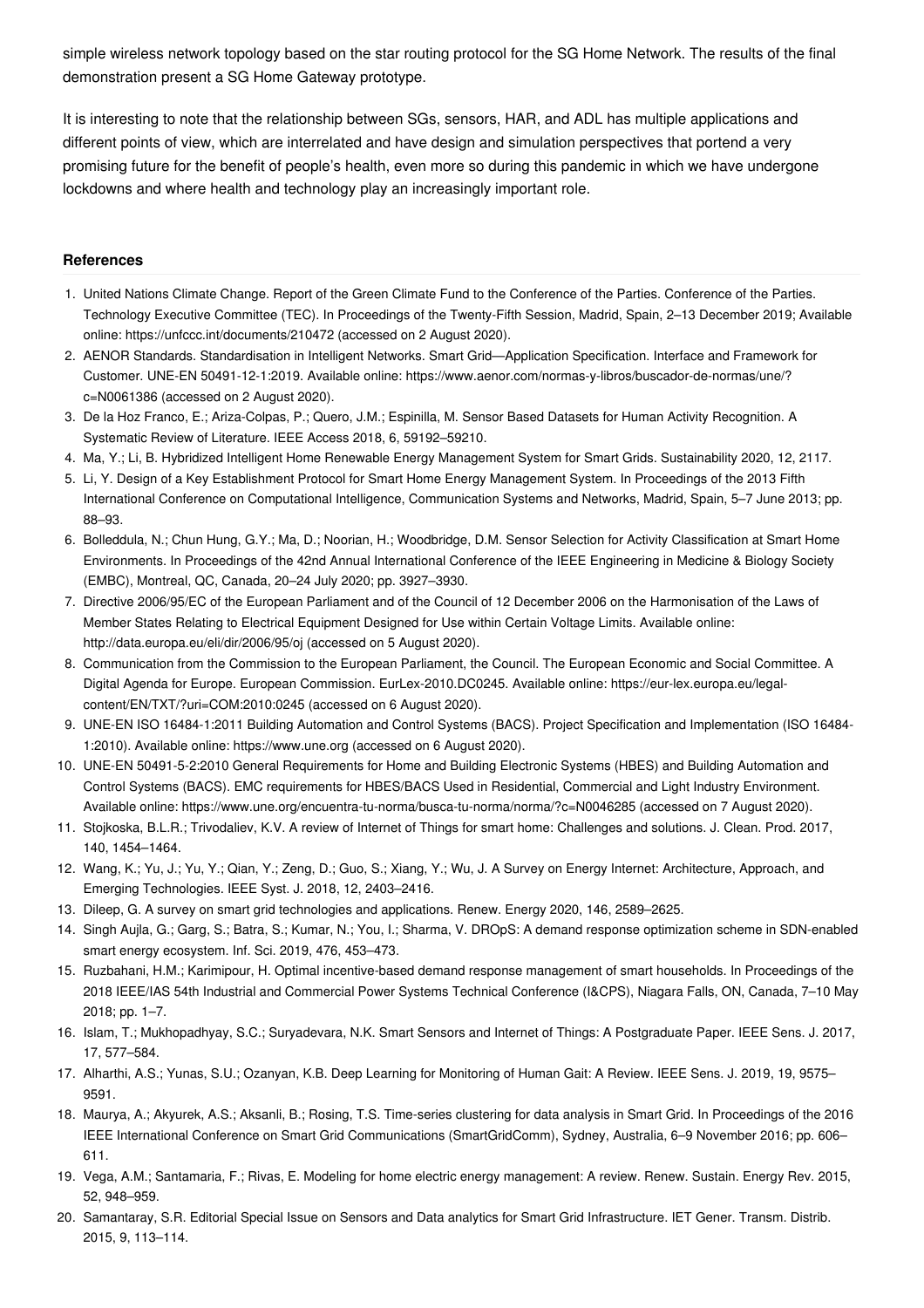- <span id="page-7-0"></span>21. Akula, P.; Mahmoud, M.; Akkaya, K.; Songi, M. Privacy-preserving and secure communication scheme for power injection in smart grid. In Proceedings of the 2015 IEEE International Conference on Smart Grid Communications (SmartGridComm), Miami, FL, USA, 2–5 November 2015; pp. 37–42.
- <span id="page-7-1"></span>22. Bell, S.; Judson, E.; Bulkeley, H.; Powells, G.; Capova, K.A.; Lynch, D. Sociality and electricity in the United Kingdom: The influence of household dynamics on everyday consumption. Energy Res. Soc. Sci. 2015, 9, 98–106.
- <span id="page-7-2"></span>23. Hu, Q.; Li, F.; Chen, C. A Smart Home Test Bed for Undergraduate Education to Bridge the Curriculum Gap from Traditional Power Systems to Modernized Smart Grids. IEEE Trans. Educ. 2015, 58, 32–38.
- <span id="page-7-3"></span>24. Morello, R.; Mukhopadhyay, Z.; Slomovitz, D.; Samantaray, S.R. Advances on Sensing Technologies for Smart Cities and Power Grids: A Review. IEEE Sens. J. 2017, 17, 7596–7610.
- <span id="page-7-4"></span>25. Collotta, M.; Pau, G. A Novel Energy Management Approach for Smart Homes Using Bluetooth Low Energy. IEEE J. Sel. Areas Commun. 2015, 33, 2988–2996.
- <span id="page-7-5"></span>26. Yu, H.; Shi, L.; Qian, Y.; Shu, F.; Li, J.; Zhao, Y.; Nalin, D.; Jayakody, K. A cooperative modulation recognition: New paradigm for power line networks in smart grid. Phys. Commun. 2017, 25, 268–276.
- <span id="page-7-6"></span>27. Koutitas, G.C.; Tassiulas, L. Low Cost Disaggregation of Smart Meter Sensor Data. IEEE Sens. J. 2016, 16, 1665–1673.
- <span id="page-7-7"></span>28. Stellios, I.; Kotzanikolaou, P.; Psarakis, M.; Alcaraz, C.; Lopez, J. A Survey of IoT-Enabled Cyberattacks: Assessing Attack Paths to Critical Infrastructures and Services. IEEE Commun. Surv. Tutor. 2018, 20, 3453–3495.
- <span id="page-7-8"></span>29. Mosenia, A.; Sur-Kolay, S.; Raghunathan, A.; Jha, N.K. DISASTER: Dedicated Intelligent Security Attacks on Sensor-Triggered Emergency Responses. IEEE Trans. Multi Scale Comput. Syst. 2017, 3, 255–268.
- <span id="page-7-9"></span>30. Javaid, N. An Intelligent Load Management System with Renewable Energy Integration for Smart Homes. IEEE Access 2017, 5, 13587–13600.
- <span id="page-7-10"></span>31. Wazid, M.; Das, A.K.; Odelu, V.; Kumar, N.; Conti, M.; Jo, M. Design of Secure User Authenticated Key Management Protocol for Generic IoT Networks. IEEE Internet Things J. 2018, 5, 269–282.
- <span id="page-7-11"></span>32. Ko, J.; Jeong, J.; Park, J.; Arm Jun, J.; Gnawali, O.; Paek, J. DualMOP-RPL: Supporting Multiple Modes of Downward Routing in a Single RPL Network. ACM Trans. Sens. Netw. 2015, 11, 2.
- <span id="page-7-12"></span>33. Fadel, E.; Faheem, M.; Gungor, V.C.; Nassef, L.; Akkari, N.; Malik, M.G.A.; Almasri, S.; Akyildiz, I.F. Spectrum-aware bio-inspired routing in cognitive radio sensor networks for smart grid applications. Comput. Commun. 2017, 101, 106–120.
- <span id="page-7-13"></span>34. Peretti, G.; Lakkundi, V.; Zorzi, M. BlinkToSCoAP: An end-to-end security framework for the Internet of Things. In Proceedings of the 2015 7th International Conference on Communication Systems and Networks (COMSNETS), Bangalore, India, 6–10 January 2015; pp. 1–6.
- <span id="page-7-14"></span>35. Jurado, S.; Nebot, A.; Mugica, F.; Mihaylov, M. Fuzzy inductive reasoning forecasting strategies able to cope with missing data: A smart grid application. Appl. Soft Comput. 2017, 51, 225–238.
- <span id="page-7-15"></span>36. Barnicoat, G.; Danson, M. The ageing population and smart metering: A field study of householders' attitudes and behaviours towards energy use in Scotland. Energy Res. Soc. Sci. 2015, 9, 107–115.
- <span id="page-7-16"></span>37. Nag, A.; Mukhopadhyay, S.C.; Kosel, J. Wearable flexible sensors: A review. IEEE Sens. J. 2017, 17, 3949–3960.
- <span id="page-7-17"></span>38. Saleem, Y.; Crespi, N.; Rehmani, M.H.; Copeland, R. Internet of Things-Aided Smart Grid: Technologies, Architectures, Applications, Prototypes, and Future Research Directions. IEEE Access 2019, 7, 62962–63003.
- <span id="page-7-18"></span>39. Manimuthu, A.; Ramesh, R. Privacy and data security for grid-connected home area network using Internet of Things. IET Netw. 2018, 7, 445–452.
- <span id="page-7-19"></span>40. Aroua, S.; El Korbi, I.; Ghamri-Doudane, Y.; Saidane, L.A. A distributed Cooperative Spectrum Resource Allocation in smart home cognitive wireless sensor networks. In Proceedings of the 2017 IEEE Symposium on Computers and Communications (ISCC), Heraklion, Crete, Greek, 3–6 July 2017; pp. 754–759.
- <span id="page-7-20"></span>41. Arghandeh, R.; Von Meier, A.; Mehrmanesh, L.; Mili, L. On the definition of cyber-physical resilience in power systems. Renew. Sustain. Energy Rev. 2016, 58, 1060–1069.
- <span id="page-7-21"></span>42. Frincu, M.; Draghici, R. Towards a scalable cloud enabled smart home automation architecture for demand response. In Proceedings of the 2016 IEEE PES Innovative Smart Grid Technologies Conference Europe (ISGT-Europe), Ljubljana, Slovenia, 9–12 October 2016; pp. 1–6.
- <span id="page-7-22"></span>43. Raggett, D. COMPOSE: An Open Source Cloud-Based Scalable IoT Services Platform. ERCIM News, 1 April 2015.
- <span id="page-7-23"></span>44. Taylor, R.; Baron, D.; Schmidt, D. The world in 2025-predictions for the next ten years. In Proceedings of the 2015 10th International Microsystems, Packaging, Assembly and Circuits Technology Conference (IMPACT), Taipei, Taiwan, 21–23 October 2015; pp. 192– 195.
- <span id="page-7-24"></span>45. Ahsan, U.; Bais, A. Distributed Smart Home Architecture for Data Handling in Smart Grid. Can. J. Electr. Comput. Eng. 2018, 41, 17– 27.
- <span id="page-7-25"></span>46. Nambi, S.N.A.U.; Prasad, R.V.; Lua, R.A. Decentralized Energy Demand Regulation in Smart Homes. IEEE Trans. Green Commun. Netw. 2017, 1, 372–380.
- <span id="page-7-26"></span>47. Ma, S.; Liu, Q.; Sheu, P.C. Foglight: Visible Light-Enabled Indoor Localization System for Low-Power IoT Devices. IEEE Internet Things J. 2018, 5, 175–185.
- <span id="page-7-27"></span>48. Collotta, M.; Pau, G. An Innovative Approach for Forecasting of Energy Requirements to Improve a Smart Home Management System Based on BLE. IEEE Trans. Green Commun. Netw. 2017, 1, 112–120.
- <span id="page-7-28"></span>49. Borkar, S.G.; Pande, H. Application of 5G next generation network to Internet of Things. In Proceedings of the 2016 International